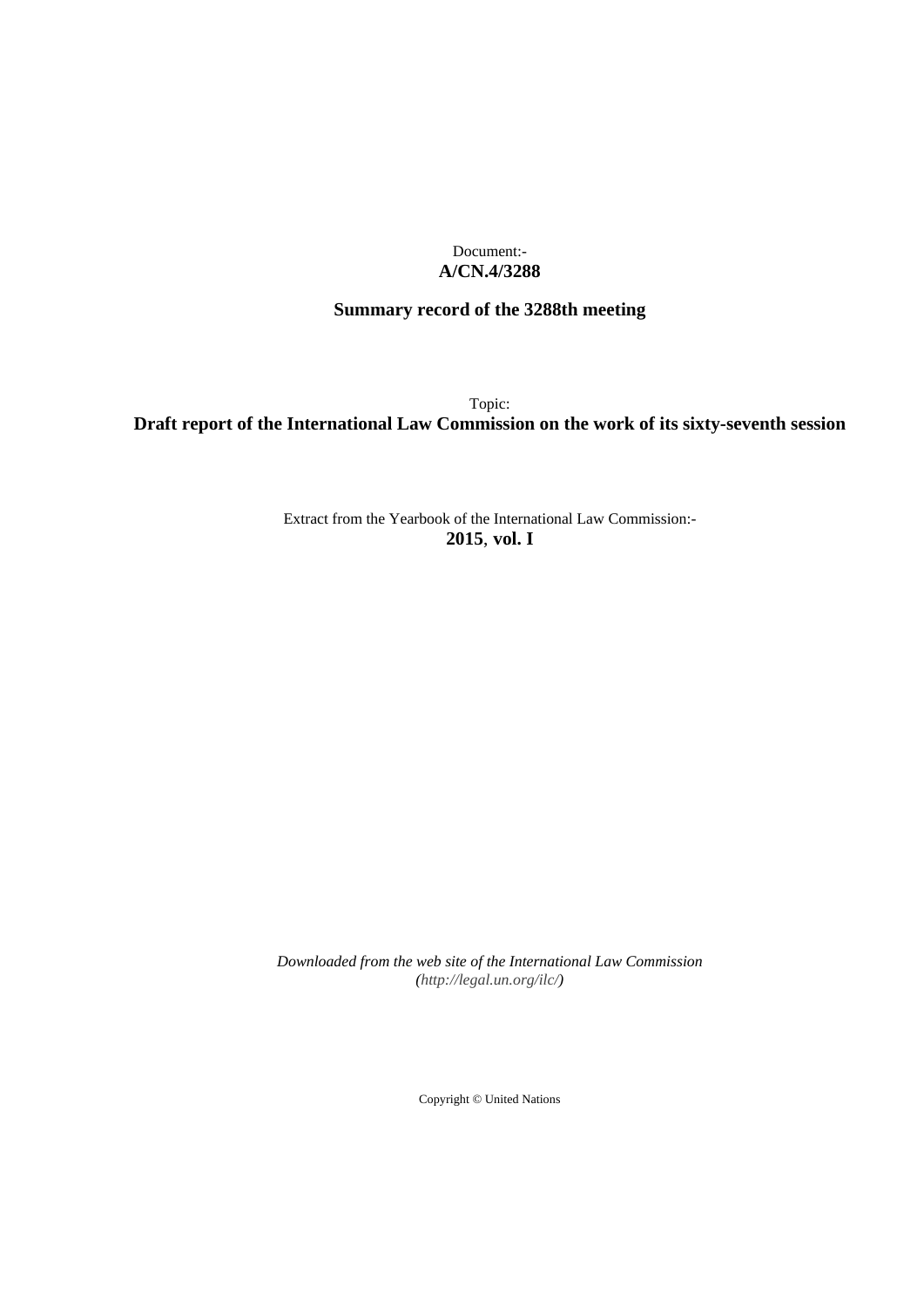### **3288th MEETING**

### *Thursday, 6 August 2015, at 10.05 a.m.*

### *Chairperson*: Mr. Narinder SINGH

*Present*: Mr. Al-Marri, Mr. Caflisch, Mr. Candioti, Mr. Comissário Afonso, Mr. El-Murtadi Suleiman Gouider, Ms. Escobar Hernández, Mr. Forteau, Mr. Hassouna, Mr. Hmoud, Ms. Jacobsson, Mr. Kamto, Mr. Kittichaisaree, Mr. Kolodkin, Mr. Laraba, Mr. McRae, Mr. Murase, Mr. Murphy, Mr. Niehaus, Mr. Nolte, Mr. Park, Mr. Peter, Mr. Petrič, Mr. Saboia, Mr. Šturma, Mr. Tladi, Mr. Valencia-Ospina, Mr. Vázquez-Bermúdez, Mr. Wako, Mr. Wisnumurti, Sir Michael Wood.

### **Draft report of the International Law Commission on the work of its sixty-seventh session (***continued***)**

**Chapter VIII.** *Subsequent agreements and subsequent practice in relation to the interpretation of treaties* **(***concluded***)** \*  **(A/ CN.4/L.861 and Add.1)** 

1. The CHAIRPERSON invited the Commission to resume its consideration of the portion of chapter VIII of the draft report contained in document A/CN.4/L.861/ Add.1.

- **C. Text of the draft conclusions on subsequent agreements and subsequent practice in relation to the interpretation of treaties provisionally adopted so far by the Commission (***concluded***)**\*
- 2. Text of the draft conclusion and commentary thereto provisionally adopted by the Commission at its sixty-seventh session (*concluded*)\*

*Commentary to draft conclusion 11* (Constituent instruments of international organizations) (*concluded*)\*

#### Paragraph (3) (*concluded*)<sup>\*\*</sup>

2. Mr. NOLTE (Special Rapporteur) proposed that the second sentence state: "The provisions which are contained in such a treaty are part of the constituent instrument." The third sentence should be amended to read: "Article 20, paragraph 3, of the 1969 Vienna Convention requires the acceptance, by the competent organ of the organization, of reservations relating to its constituent instrument", and it should be moved to the beginning of the footnote to the paragraph, where the reference to the twelfth report on reservations to treaties would be updated. The remainder of paragraph (3) should be deleted.

### *Paragraph (3), as amended, was adopted.*

#### Paragraph (19) (*concluded*)\*\*

3. Mr. NOLTE (Special Rapporteur) proposed the deletion of the final phrase in the footnote to the paragraph, beginning with the words "and thus of a constituent instrument".

*With that amendment to its footnote, paragraph (19) was adopted.*

#### Paragraph (32) (*concluded*) \*

4. Mr. NOLTE (Special Rapporteur) proposed that, in the third sentence, the phrase following the words "for the purposes of interpretation" be deleted. The fourth sentence, reformulated to incorporate language from article 31, paragraph 1, of the 1969 Vienna Convention, would read: "Writers largely agree, however, that the practice of an international organization, as such, will often also be relevant for clarifying the ordinary meaning to be given to the terms of the treaty in their context and in light of its object and purpose." The fifth sentence, together with the footnote thereto, should be deleted.

5. A new paragraph would then be created, comprising the sixth and seventh sentences, with the seventh sentence to be modified to read: "These considerations are also relevant with regard to the practice of an international organization itself."

*Paragraph (32), as amended, was adopted.*

#### Paragraph (33) (*concluded*)\*

6. Mr. NOLTE (Special Rapporteur) proposed that the second sentence begin with the words, "Those rules permit, in particular, taking into account", and that in the same sentence, the adjective "proper" should be deleted.

*Paragraph (33), as amended, was adopted.* 

Paragraph (34) (*concluded*)\*

7. Mr. NOLTE (Special Rapporteur) suggested that paragraph (34) be recast to read:

"Thus, article 5 of the 1969 Vienna Convention allows for the application of the rules of interpretation in articles 31 and 32 in a way which takes account of the practice of an international organization, in the interpretation of its constituent instrument, including taking into account its institutional character. Such elements may thereby also contribute to identifying whether, and if so how, the meaning of a provision of a constituent instrument of an international organization is capable of evolving over time."

The first footnote to the paragraph should be supplemented with references to the works mentioned at a previous meeting by Mr. Forteau and Sir Michael Wood. The final portion of the footnote, beginning with the words "while such an approach", should be deleted. The advisory opinion of the International Court of Justice on the *Legal Consequences for States of the Continued Presence of South Africa in Namibia (South West Africa) notwithstanding Security Council Resolution 276 (1970)* should be cited at the beginning of the following footnote, which would then continue, "See also draft conclusion 3".

*With those amendments, paragraph (34) was adopted.*

*The commentary to draft conclusion 11, as a whole, as amended, was adopted.*

*Section C, as a whole, as amended, was adopted.*

*Chapter VIII of the draft report of the Commission, as a whole, as amended, was adopted.*

<sup>\*</sup> Resumed from the 3285th meeting.

<sup>\*\*</sup> Resumed from the 3284th meeting.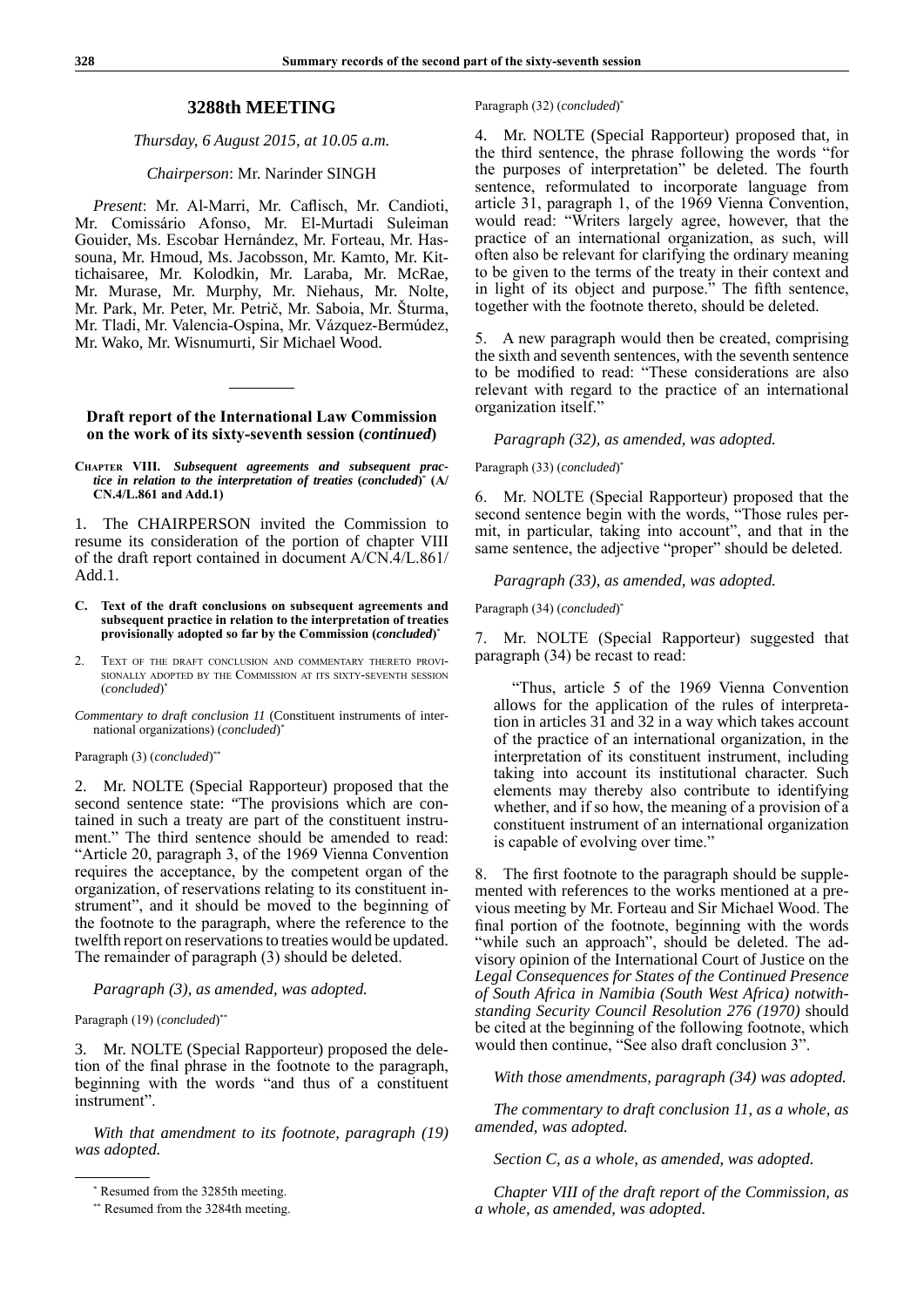**Chapter V.** *Protection of the atmosphere* **(***concluded***) (A/ CN.4/L.858 and Add.1)** 

9. The CHAIRPERSON invited the Commission to resume its consideration of the portion of chapter V contained in document A/CN.4/L.858/Add.1.

#### **C. Text of the draft guidelines on the protection of the atmosphere, together with preambular paragraphs, provisionally adopted so far by the Commission (***concluded***)**

2. Text of the draft guidelines together with preambular paragraphs, and commentaries thereto provisionally adopted by the Commission at its sixty-seventh session (*concluded*)

*Commentary to draft guideline 1* (Use of terms) (*concluded*)

Paragraph (9) (*concluded*)

10. Mr. MURASE (Special Rapporteur) proposed the insertion of new material, to be placed after the fifth sentence of the footnote to the paragraph, which cited the views of the Government of Austria concerning the possible negative aspects of radioactive emissions after a nuclear accident. The new text, which he had drafted with the help of Mr. Park and Mr. Murphy, would read: "This is without prejudice to the peaceful uses of nuclear energy, the positive aspect of which is a contribution to the mitigation of climate change."

11. Mr. KAMTO, supported by Mr. CANDIOTI, said that the Special Rapporteur's proposal touched on a very controversial issue on which the Commission should refrain from adopting a stance.

12. Mr. VÁZQUEZ-BERMÚDEZ said that the most appropriate solution would be for the Commission to confine itself to the general statement, "This is without prejudice to the peaceful uses of nuclear energy".

13. Mr. FORTEAU said that he fully agreed with Mr. Kamto. Paragraph (9) of the commentary merely defined the term "energy" for the purposes of the draft guidelines, whereas the proposed amendment focused on the possible harmful effects of a specific form of energy.

14. Mr. MURPHY said that he was in favour of keeping the text of the footnote as neutral as possible. However, the last half of that footnote, on radioactive emissions, quoted various statements which were far from neutral and which ignored the fact that the peaceful use of nuclear energy was one way of avoiding climate change. If the proposed new text was not adopted, then the view of the Government of Austria quoted in the footnote should be deleted.

15. After a discussion in which Mr. PARK, Mr. ŠTURMA, Mr. SABOIA and Mr. PETRIČ took part, Mr. MURASE (Special Rapporteur) said that, in a spirit of compromise, he could agree to the deletion of the reference to the views of the Government of Austria and to the insertion of the words "This is without prejudice to the peaceful uses of nuclear energy in relation to climate change in particular" at the end of the footnote to the paragraph.

*With those amendments to its footnote, paragraph (9) was adopted.* 

*The commentary to draft guideline 1, as a whole, as amended, was adopted.*

*Commentary to draft guideline 2* (Scope of the guidelines) (*concluded*)

Paragraph (6) (*concluded*)

16. Mr. MURASE (Special Rapporteur) proposed the deletion of the word "applicable" in the first sentence and the deletion of the second sentence. In the third sentence, the initial phrase should be deleted, so that the sentence would begin with the words "The atmosphere and airspace are two entirely different concepts". In the fourth sentence, the phrase "within its territories" should be inserted after the word "State". In the last sentence, the words "to which State sovereignty cannot be extended" should be inserted after the words "The atmosphere is invisible, intangible and non-separable,".

17. Sir Michael WOOD said that he was dubious about endorsing the statement contained in the amendment to the final sentence, since much more thought and reflection was needed on the matter of sovereignty over the air and space above a State's territory. For that reason, either the last sentence should be deleted or it should end after the word "non-separable".

18. Mr. MURASE (Special Rapporteur) said that he would agree to end the last sentence after the word "non-separable".

*Paragraph (6), as amended by Mr. Murase (Special Rapporteur), was adopted.*

*Commentary to draft guideline 5* (International cooperation) (*concluded*)

Paragraph (1) (*concluded*)

19. Mr. MURASE (Special Rapporteur) proposed that the phrases "the 'arithmetic aggregate' of" and "in the traditional 'international society'" be deleted in the third sentence. The fourth sentence should read: "The third paragraph of the preamble to the present draft guidelines recognizes this in stating that the protection of the atmosphere from atmospheric pollution and degradation is a 'pressing concern of the international community as a whole'." A new paragraph should be created, beginning with the fifth sentence, and stating: "In this context, draft guideline 5, paragraph 1, provides the obligation of States to cooperate as appropriate." The remainder of the sentence should be deleted, since the exchange of scientific information and joint monitoring were covered in paragraph (7).

20. Sir Michael WOOD proposed that the second and third sentences be replaced with the following sentence, which reproduced language from the commentary to article 8 of the draft articles on the protection of persons in the event of disasters: "The duty to cooperate is well established as a principle of international law and can be found in numerous international instruments."<sup>345</sup>

21. Mr. MURASE (Special Rapporteur) said that he would prefer to retain the second and third sentences as they stood, since it was important in the context of the topic to highlight the significant change that had occurred in international law in the understanding of international cooperation.

<sup>345</sup> *Yearbook … 2014*, vol. II (Part Two) and corrigendum, p. 71, paragraph (1) of the commentary to draft article 8 [5].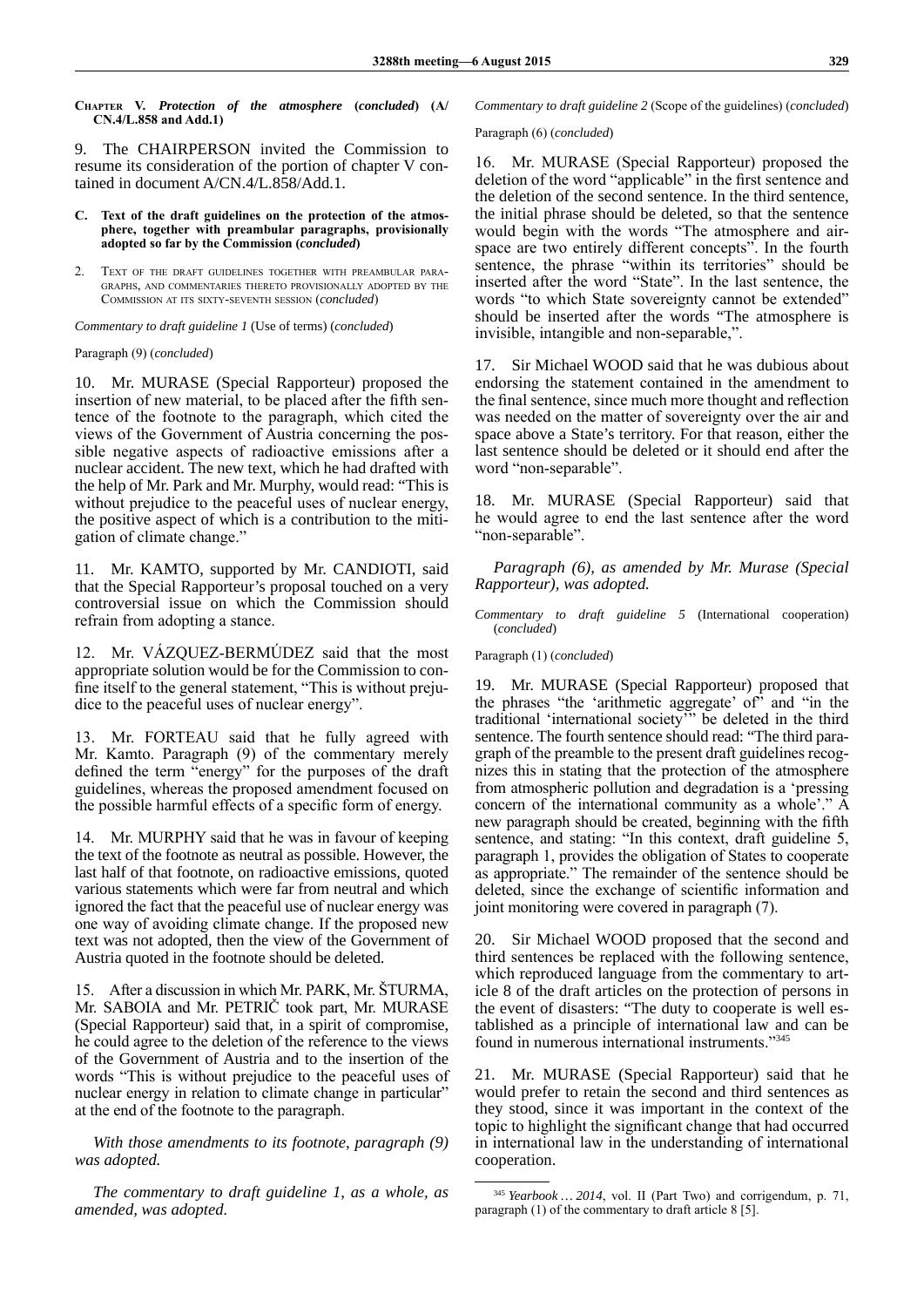22. Mr. NOLTE said that he wondered what particular difficulties Sir Michael might have with those sentences, as they appeared uncontroversial.

23. Sir Michael WOOD said that the theoretical and academic nature of the language in which the sentences were couched made them unclear and inappropriate for the commentary.

24. Mr. TLADI said that, in his view, the amendments to the third sentence proposed by the Special Rapporteur adequately addressed the concerns raised by Sir Michael. He agreed with the Special Rapporteur about the importance of stressing the fact that international cooperation was built on the notion of the common interests of the international community as a whole.

25. Mr. SABOIA, supported by Mr. PETRIČ, concurred with the latter comment.

26. Mr. MURPHY said that it might be helpful to delete the reference to "bilateral collaborative relations" in order to focus on the key point, namely the idea that international cooperation was built on the common interests of the international community.

27. Mr. McRAE proposed, as a compromise solution, that the second and third sentences be merged to produce the following new sentence: "The concept of international cooperation has undergone a significant change in international law and today is to a large extent built on the notion of common interests of the international community as a whole."

28. Mr. MURASE (Special Rapporteur), supported by Ms. ESCOBAR HERNÁNDEZ and Sir Michael WOOD, endorsed that proposal.

*Paragraph (1), as amended by Mr. Murase (Special Rapporteur) and further amendend by Mr. McRae, was adopted.* 

### Paragraph (2)

29. Mr. NOLTE proposed that the second and third sentences of paragraph (12), which referred to the judgment of the International Court of Justice in the case concerning *Pulp Mills on the River Uruguay*, be moved to paragraph (2), in view of the judgment's particular relevance to the issue of international cooperation.

30. Mr. KAMTO said that, if the reference to the judgment in the *Pulp Mills on the River Uruguay* case were to be moved, it would have to be preceded by some introductory language. The introductory sentence of paragraph (2) currently mentioned only multilateral instruments relevant to the protection of the environment.

31. Mr. NOLTE suggested that the second and third sentences of paragraph (12) be placed after the second sentence of paragraph (2) and be preceded by the phrase "In addition, in the *Pulp Mills on the River Uruguay* case,  $\ldots$  ".

*Paragraph (2) was adopted with that amendment.*

Paragraph (3)

32. Mr. KAMTO suggested that a footnote be included, referring to the United Nations Convention on the Law of the Sea, which contained several provisions on the obligation to cooperate, including in the context of the protection of the environment.

33. Mr. FORTEAU said that it would perhaps be preferable if, in the commentaries, the Commission cited only those texts that related directly to the protection of the atmosphere.

34. Mr. MURASE (Special Rapporteur) said that, if the Commission so wished, he could draft a footnote to paragraph (3) detailing the provisions on international cooperation contained in the United Nations Convention on the Law of the Sea.

*Paragraph (3) was adopted on that understanding.*

### Paragraph (4)

35. Mr. FORTEAU proposed the deletion of the paragraph because of its lack of relevance to the protection of the atmosphere.

36. Mr. NOLTE said that the Commission should not be too narrow in its approach and that the reference in the paragraph to the protection of an international watercourse was not too far removed from the topic of protection of the atmosphere.

37. Mr. FORTEAU said that the manner in which the obligation to cooperate was formulated in subparagraph (*a*) of draft guideline 5 seemed to be quite different from the formulation used in article 8 of the Convention on the Law of the Non-Navigational Uses of International Watercourses, which was cited in paragraph (4). However, in view of the limited time available, he would not insist on that point.

*Paragraph (4) was adopted.*

Paragraphs (5) and (6)

*Paragraphs (5) and (6) were adopted.*

### Paragraph (7)

38. Mr. MURPHY proposed that, in the interests of clarity, the second sentence be moved to the beginning of the paragraph. The current first sentence should then be recast to read: "Paragraph (*b*) of the draft guidelines stresses, in particular, the importance of enhancing scientific knowledge relating to the causes and impacts of atmospheric pollution and atmospheric degradation."

*Paragraph (7) was adopted with that amendment.*

Paragraphs (8) and (9)

*Paragraphs (8) and (9) were adopted.*

Paragraph (10)

39. Mr. MURPHY said that he would submit a number of minor editorial corrections to the Secretariat.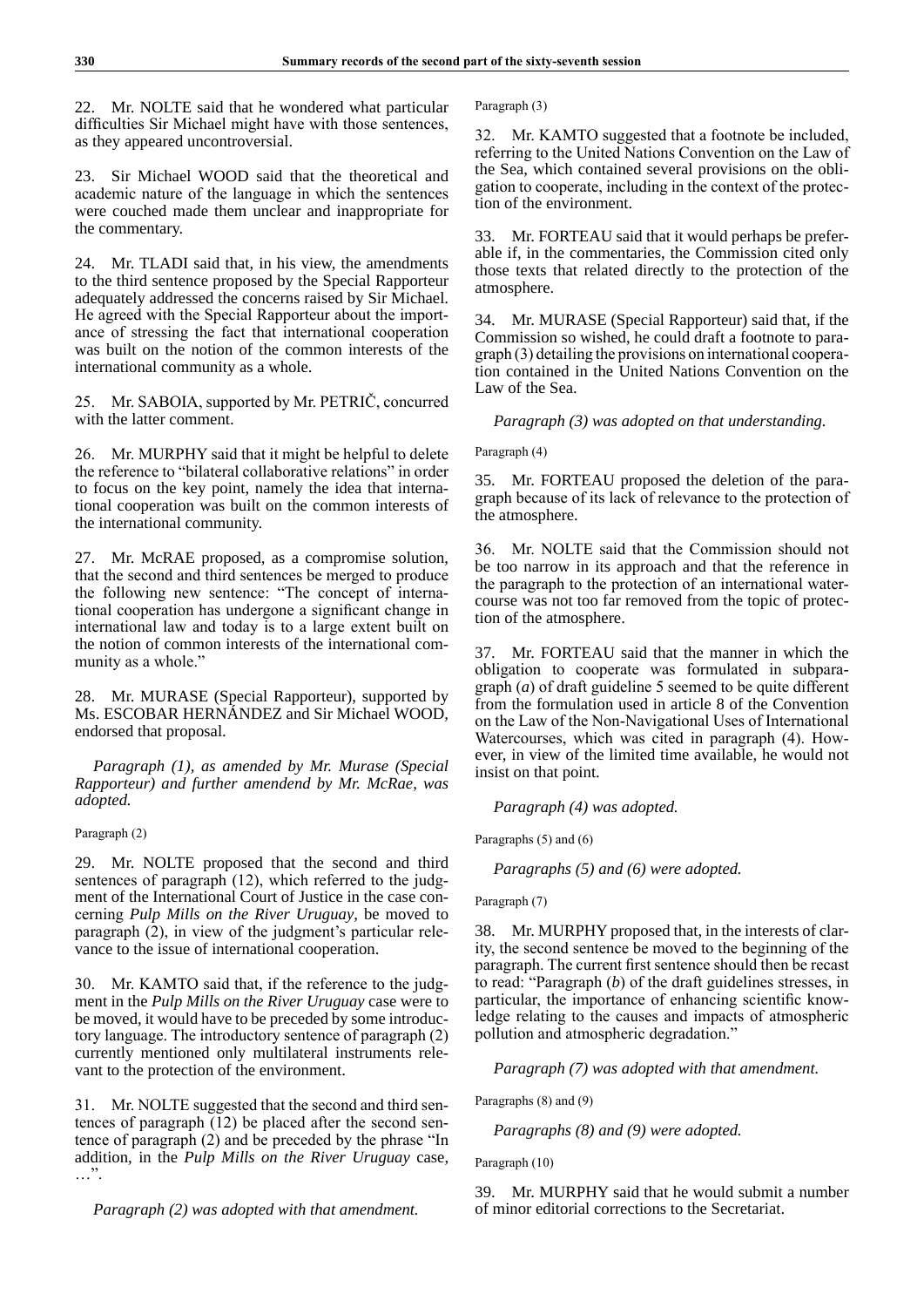40. Mr. KAMTO said that, for the sake of readability, an introductory sentence should be added, indicating that the duty to cooperate involved, among other things, the exchange of information. He would submit a text to that effect to the Secretariat.

*Paragraph (10) was adopted on the understanding that it would be corrected and supplemented by Mr. Murphy and Mr. Kamto, respectively.*

Paragraph (11)

*Paragraph (11) was adopted.*

Paragraph (12)

*Paragraph (12) was adopted, subject to the relocation to paragraph (2) of the sentence referring to the* Pulp Mills on the River Uruguay *case.*

*The commentary to draft guideline 5, as a whole, as amended, was adopted.*

*Section C, as a whole, as amended, was adopted.*

*Chapter V of the draft report of the Commission, as a whole, as amended, was adopted.*

### **Chapter IV.** *The most-favoured-nation clause* **(A/CN.4/L.866)**

41. The CHAIRPERSON invited the Commission to consider the chapter of its draft report on "The mostfavoured-nation clause" as contained in document A/ CN.4/L.866. The chapter would appear in the report of the Commission as chapter IV; all the other chapters of the report would be renumbered accordingly.

### **A. Introduction**

Paragraphs 1 and 2

*Paragraphs 1 and 2 were adopted.*

*Section A was adopted.*

### **B. Consideration of the topic at the present session**

Paragraphs 3 to 9

*Paragraphs 3 to 9 were adopted.*

### Paragraph 10

42. Mr. NOLTE recalled that the Commission had agreed that it would adopt certain conclusions or paragraphs of the report "as its own". He proposed that, for the sake of transparency, there be explicit wording to that effect in the second sentence, and therefore that the phrase "adopts the following paragraphs of the report as its own" be inserted after "General Assembly,".

43. Mr. KAMTO said that if the expression "as its own" was included in the present chapter, then the Commission would have to include it in all the other chapters. In any case, when the Commission adopted the report, the entire report would become its own document.

44. Mr. NOLTE said that the reason for specifying that the Commission was adopting the conclusions "as its own"

was to distinguish such texts from others that it merely welcomed. If the Commission did not consider that insertion useful or necessary, he would not insist on it.

45. Mr. FORTEAU (Chairperson of the Drafting Committee) said that he recommended maintaining the wording of the paragraph as it currently stood.

## *Paragraph 10 was adopted.*

Paragraphs 11 to 15

46. Mr. CANDIOTI said that paragraphs 11 to 15 captured the essence of the important and excellent work carried out by the Study Group on the most-favoured-nation clause. The paragraphs should accordingly be highlighted by the addition of some introductory language.

47. The CHAIRPERSON said that the Secretariat would insert a phrase before the paragraphs to indicate that the Commission had adopted them as summary conclusions.

*On that understanding, paragraphs 11 to 15 were adopted.* 

Paragraph 16

*Paragraph 16 was adopted.*

*Section B, as amended, was adopted.*

**C. Tribute to the Study Group and its Chairperson**

Paragraph 17

*Paragraph 17 was adopted.*

*Section C was adopted.*

*Chapter IV of the draft report of the Commission, as a whole, as amended, was adopted.*

**Chapter VI.** *Identification of customary international law* **(A/ CN.4/L.859)**

48. The CHAIRPERSON invited the Commission to consider chapter VI of the draft report, as contained in document A/CN.4/L.859.

### **A. Introduction**

Paragraphs 1 to 3

*Paragraphs 1 to 3 were adopted.*

*Section A was adopted.*

### **B. Consideration of the topic at the present session**

Paragraphs 4 and 5

49. Mr. PARK proposed that, in the third sentence of paragraph 5, the words "of the Chairperson of the Drafting Committee" be inserted after the word "report" and that the words "provisionally adopted by the Drafting Committee" be inserted after "draft conclusions". Furthermore, he proposed the addition of a sentence to the end of the paragraph that would read: "The draft conclusions will be adopted with the commentaries in 2016."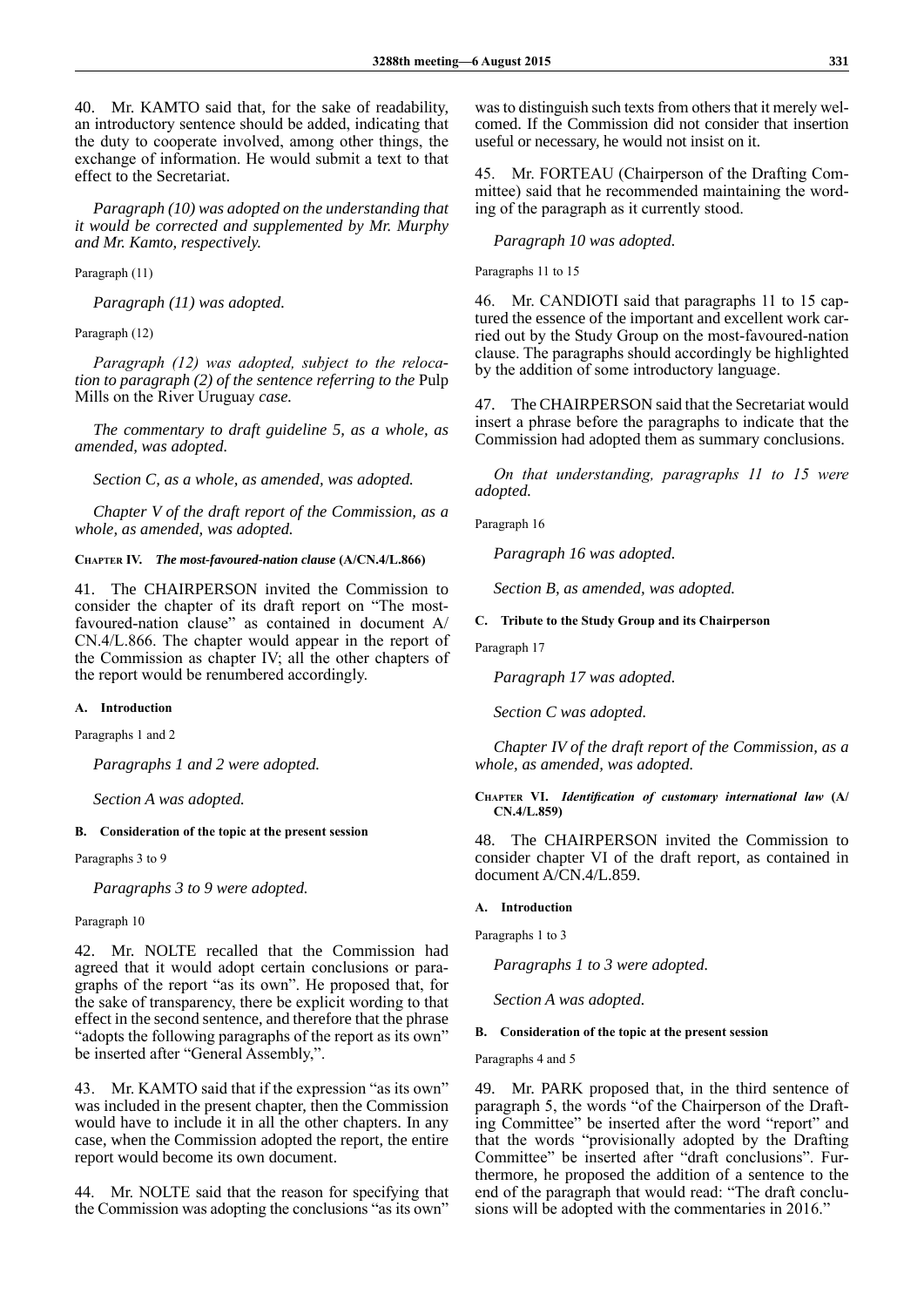50. Sir Michael WOOD (Special Rapporteur) said that he endorsed Mr. Park's proposals, except the final one. The Commission could not with certainty make such a statement at the current stage, and it was unnecessary to do so, since in his third report (A/CN.4/682) he recommended that the draft conclusions be adopted on first reading in 2016.

### *The first two proposals by Mr. Park were adopted.*

51. Sir Michael WOOD (Special Rapporteur) proposed that the draft conclusions that had been provisionally adopted by the Drafting Committee be placed in a single footnote, as had been done with other topics. The draft conclusions that had originally appeared in his third report, which were currently presented as a series of footnotes, should be combined into a single footnote.

52. Ms. JACOBSSON said that, for the presentation of the draft conclusions provisionally adopted by the Drafting Committee, the Commission should follow the formula that it had used in its previous reports to the General Assembly.

53. Mr. NOLTE said that he would not object, in the present case, to presenting the draft conclusions using the method just proposed by the Special Rapporteur, but he was not in favour of adopting it as a standard practice. There were serious reasons for not perpetuating that practice, and the matter should be examined by the Planning Group.

54. Mr. MURPHY said that a single footnote containing all the draft conclusions that had been proposed in the Special Rapporteur's report and another with the draft conclusions provisionally adopted by the Drafting Committee would make for two relatively voluminous footnotes. That way of proceeding might be regarded by delegations in the Sixth Committee as information overload, and it might be taking the Commission's policy of transparency too far. He agreed that it was important to revisit the matter in the Planning Group.

55. Mr.TLADI said that he fully agreed with the remarks made by Mr. Nolte and Mr. Murphy; however, if the Commission had taken a decision at a previous meeting to incorporate certain texts in the way just suggested by the Special Rapporteur, then that practice should be continued until further notice. Subsequently, the issue could be discussed in the Planning Group.

56. Mr. CANDIOTI said that he supported the Special Rapporteur's efforts to include as much up-to-date information as possible, which would facilitate discussion in the Sixth Committee.

57. The CHAIRPERSON suggested that the draft conclusions as originally proposed by the Special Rapporteur should appear as a footnote to paragraph 4, and those that had been provisionally adopted by the Drafting Committee should appear as a footnote to paragraph 5.

*That suggestion was adopted.*

58. Sir Michael WOOD (Special Rapporteur) said that he wished to invite the Commission to request the Secretariat to prepare a memorandum concerning the role of decisions of national courts in the case law of international courts and tribunals of a universal character for the purpose of the determination of customary international law.

59. The CHAIRPERSON said that he took it that the Commission wished to make the request to the Secretariat proposed by the Special Rapporteur. The text of the request for a memorandum would be included in a paragraph 5 *bis*, to be inserted following paragraph 5.

### *It was so decided.*

*Paragraphs 4, 5 and 5* bis*, as amended during the discussion, were adopted.*

1. Introduction by the Special Rapporteur of the third report

Paragraph 6

*Paragraph 6 was adopted.*

Paragraph 7

60. Mr. PARK proposed that the word "third" should be inserted after "The" and before "report" in the first sentence.

61. Mr. FORTEAU (Chairperson of the Drafting Committee) said that, in the antepenultimate sentence, the words "and of the practice of non-State actors" [*et de la pratique des acteurs non étatiques*] should be inserted after "international organizations".

62. Sir Michael WOOD (Special Rapporteur) said that he agreed with those proposals.

*Paragraph 7, as amended, was adopted.*

Paragraphs 8 to 13

*Paragraphs 8 to 13 were adopted.*

Paragraph 14

63. Mr. NOLTE proposed that, in the second sentence, the word order be rearranged so that the sentence would read: "By judicial decisions, the report referred to both decisions of international courts and tribunals and decisions of national courts." If that was accepted, then, in the third sentence, the word "latter" would have to be replaced with "former".

64. Sir Michael WOOD (Special Rapporteur) said that he endorsed Mr. Nolte's proposals.

*Paragraph 14, as amended, was adopted.*

Paragraphs 15 to 17

*Paragraphs 15 to 17 were adopted.*

- 2. Summary of the debate
- (*a*) General comments

Paragraph 18

*Paragraph 18 was adopted.*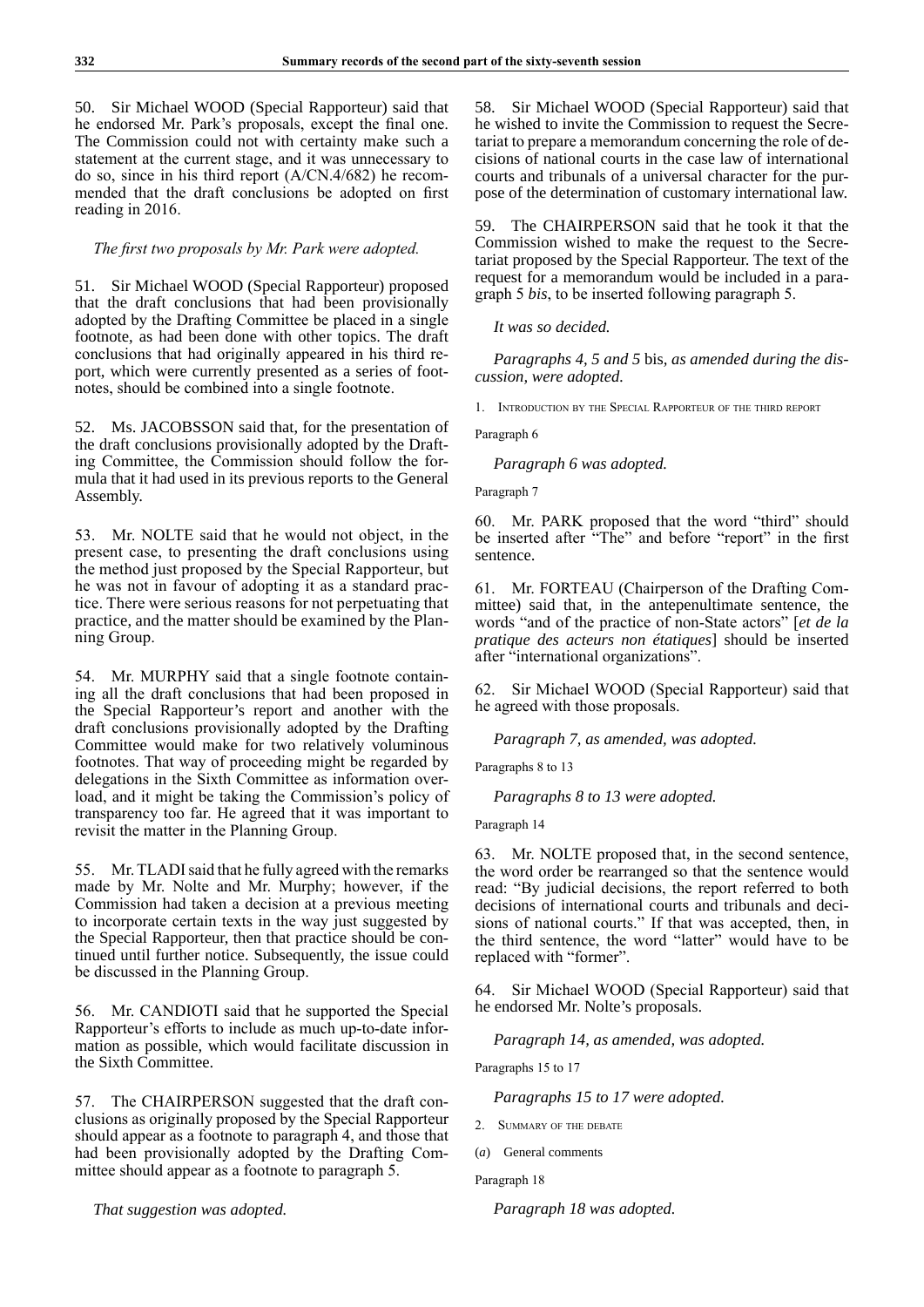Paragraph 19

65. Mr. TLADI recalled that during the exchange of views which was the subject of the paragraph, three different views had been expressed: they should all be duly reflected. He therefore proposed that, after the second sentence, a new sentence be added, to read: "According to this view, the change in the name of the topic was not intended to affect the focus of the topic." Before the last sentence, another new sentence should be inserted, to read: "Another view was that, while the topic was focused on identification, this did not preclude the consideration of formation issues to the extent that they were relevant for identification."

66. Sir Michael WOOD (Special Rapporteur) endorsed that proposal.

*Paragraph 19, as amended, was adopted.*

(*b*) Relationship between the two constituent elements

Paragraphs 20 and 21

*Paragraphs 20 and 21 were adopted.*

Paragraph 22

67. Mr. NOLTE proposed that the word "causality" be replaced with the word "sequence".

*Paragraph 22, as amended, was adopted.*

(*c*) Inaction as practice and/or evidence of acceptance as law

Paragraph 23

68. Mr. VÁZQUEZ-BERMÚDEZ proposed that the words "(*opinio juris*)" be inserted after the words "acceptance as law" in the title of subheading (*c*) and in the second sentence of paragraph 23.

*Paragraph 23, as amended, was adopted.*

Paragraph 24

69. Mr. VÁZQUEZ-BERMÚDEZ proposed that a sentence be added at the end of the paragraph, to read: "It was added that what is important is to establish if inaction, in a particular case, could be equated with *opinio juris*."

*Paragraph 24, as amended, was adopted.*

(*d*) The role of treaties and resolutions

Paragraph 25

*Paragraph 25 was adopted.*

Paragraph 26

70. Sir Michael WOOD (Special Rapporteur) said that the expression "geographical repartition" should read "geographical distribution".

*Paragraph 26, as amended, was adopted.*

Paragraph 27

71. Sir Michael WOOD (Special Rapporteur) proposed that, in the fourth sentence, the phrase "or the procedure of adoption of the resolution or its object" be replaced with "or the voting and procedure used in adopting the resolution and the resolution's object".

72. Mr. MURPHY endorsed that proposal subject to the deletion of the word "or".

# *Paragraph 27, as amended, was adopted.*

### Paragraph 28

73. Mr. TLADI proposed, for the sake of accuracy, that after the first sentence, a new sentence be added, to read: "A view was expressed that it may, in some cases, be possible for resolutions to constitute evidence of the existence of a customary rule."

74. Mr. NOLTE, after expressing support for Mr. Tladi's proposal, said that, in the first sentence, the expression "could alone not constitute sufficient evidence" should read "could not, in and of themselves, constitute sufficient evidence".

*Paragraph 28, as amended, was adopted.*

(*e*) Judicial decisions and writings

Paragraph 29

75. Mr. NOLTE, referring to the third sentence, questioned the suitability of the expression "bear the same significance" in relation to judicial writings and decisions: they could be of greater or lesser significance, depending on the particular case concerned. He therefore proposed that the expression be replaced with "have the same character".

*Paragraph 29, as amended, was adopted.* 

Paragraph 30

*Paragraph 30 was adopted.*

Paragraph 31

76. Sir Michael WOOD (Special Rapporteur), referring to the expression "should be qualified more explicitly" in the second sentence, said that the words "more explicitly" seemed unnecessary and should be deleted.

*Paragraph 31, as amended, was adopted.* 

(*f*) The relevance of international organizations

77. Mr. NOLTE proposed that, for the sake of accuracy, the subheading's title be amended to read: "The relevance of international organizations and non-State actors".

*It was so decided.*

Paragraph 32

78. Mr. MURPHY, supported by Sir Michael WOOD (Special Rapporteur), proposed that a new sentence be added at the end of the paragraph, to read: "A view was expressed that the proposed draft conclusion as written failed to address key issues, such as whether inaction of international organizations counted as practice, whether both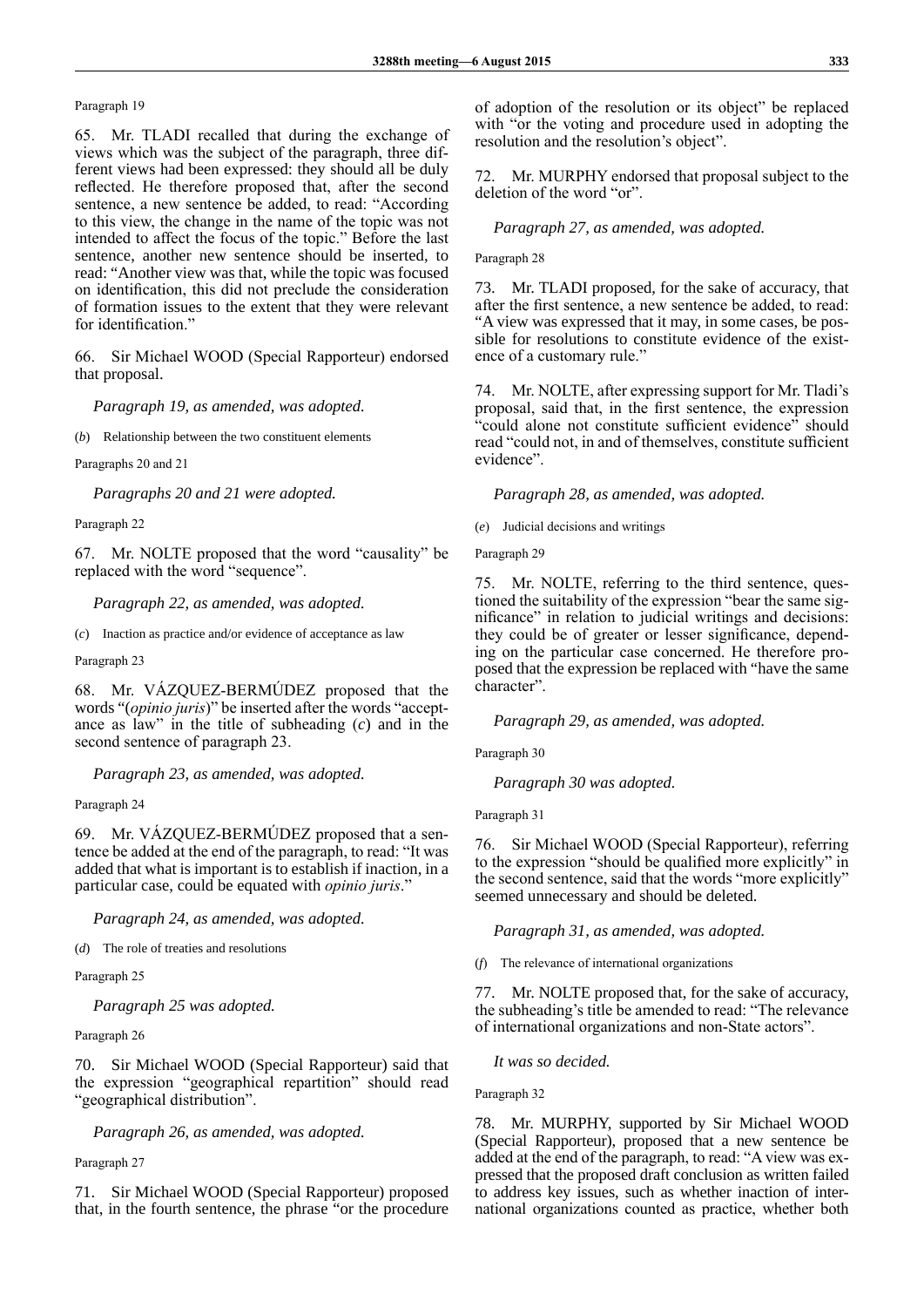practice and *opinio juris* of international organizations was required, and whether the rule to which the international organization contributes is binding only upon international organizations, only upon States, or upon both."

*Paragraph 32, as amended, was adopted.*

Paragraph 33

79. Mr. FORTEAU questioned the appropriateness of the statement in the second sentence that "since some international organizations were composed by States" and proposed that the word "some" be replaced with "most".

80. Mr. NOLTE said he agreed that, as currently worded, the sentence was difficult to understand.

81. Sir Michael WOOD (Special Rapporteur) proposed that, in order to meet the concerns of Mr. Nolte and Mr. Forteau, the sentence be amended to read: "The term 'other non-State actors' was not considered entirely clear since international organizations were composed of States." That would be in line with the decision taken in the Drafting Committee based on the view that international organizations could be regarded as State actors and not non-State actors because their membership comprised States.

*Paragraph 33, as amended, was adopted.*

(*g*) Particular custom

Paragraph 34

82. Ms. ESCOBAR HERNÁNDEZ, referring to the second sentence, proposed that the phrase "a view was expressed" be replaced with "some members of the Commission expressed the view".

83. Sir Michael WOOD (Special Rapporteur) proposed that, in the same sentence, the phrase "was to be excluded from" be replaced with "did not fall within".

*With those amendments, paragraph 34 was adopted.*

Paragraph 35

84. Mr. MURPHY proposed that a new sentence be added at the end of the paragraph, to read: "A view was expressed that by envisaging the existence of a particular custom among a widely dispersed group of States having no geographical nexus, the proposed draft conclusion invited confusing claims as to the existence of such custom and risked fragmenting customary international law, without any basis in practice." In the second sentence, the phrase "for particular customs rather than universal customs" should read "for particular customs than universal customs".

85. Sir Michael WOOD (Special Rapporteur) said that he was in favour of Mr. Murphy's first proposal. As to his second proposal, it should read "for particular custom than for general custom", since the notion of universal custom was different from that of general custom.

86. Mr. FORTEAU recalled that during the debate on the subject, reference had been made to universal custom.

87. Sir Michael WOOD (Special Rapporteur) said that the phrase should then read "for particular custom than for general or universal custom".

*Paragraph 35, as amended by Mr. Murphy and further amended by Sir Michael Wood (Special Rapporteur), was adopted.*

(*h*) Persistent objector

Paragraph 36

88. Mr. CAFLISCH, expressing concern about the reference to the persistent objector rule as being "largely accepted in the literature" in the second sentence, suggested that "partly accepted" would be more accurate.

89. Sir Michael WOOD (Special Rapporteur) said that his review of the relevant literature indicated that many writers, particularly those of textbooks, accepted the rule.

90. Mr. FORTEAU suggested that the insertion of the words "according to some members" [*d'après certains membres*] before the statement "was largely accepted in the literature" would resolve the problem.

*Paragraph 36, as amended by Mr. Forteau, was adopted.*

Paragraph 37

91. Mr. VÁZQUEZ-BERMÚDEZ said that, in order to reflect more accurately the views outlined in the second sentence, the statement that "it would be useful to examine the interplay of this rule with obligations *erga omnes* or rules having a peremptory character (*jus cogens*)" should be amended to read "in any case, even if such a rule existed, it could not be applicable to obligations *erga omnes* …".

*Paragraph 37, as amended, was adopted.*

(*i*) Future programme of work

Paragraphs 38 and 39

*Paragraphs 38 and 39 were adopted.*

3. Concluding remarks of the Special Rapporteur

Paragraph 40

*Paragraph 40 was adopted.*

Paragraph 41

92. Mr. NOLTE, referring to the statement in the penultimate sentence that "there could be occasions where, exceptionally, the same evidence might be used in order to ascertain the two elements", suggested that the word "exceptionally" be replaced with "sometimes". That would better reflect the fact that the Special Rapporteur had softened his position regarding the possibility of using the same evidence to ascertain the two elements.

93. Mr. TLADI said that although he, too, did not like the term "exceptionally", that was the term the Special Rapporteur had actually used in his concluding remarks.